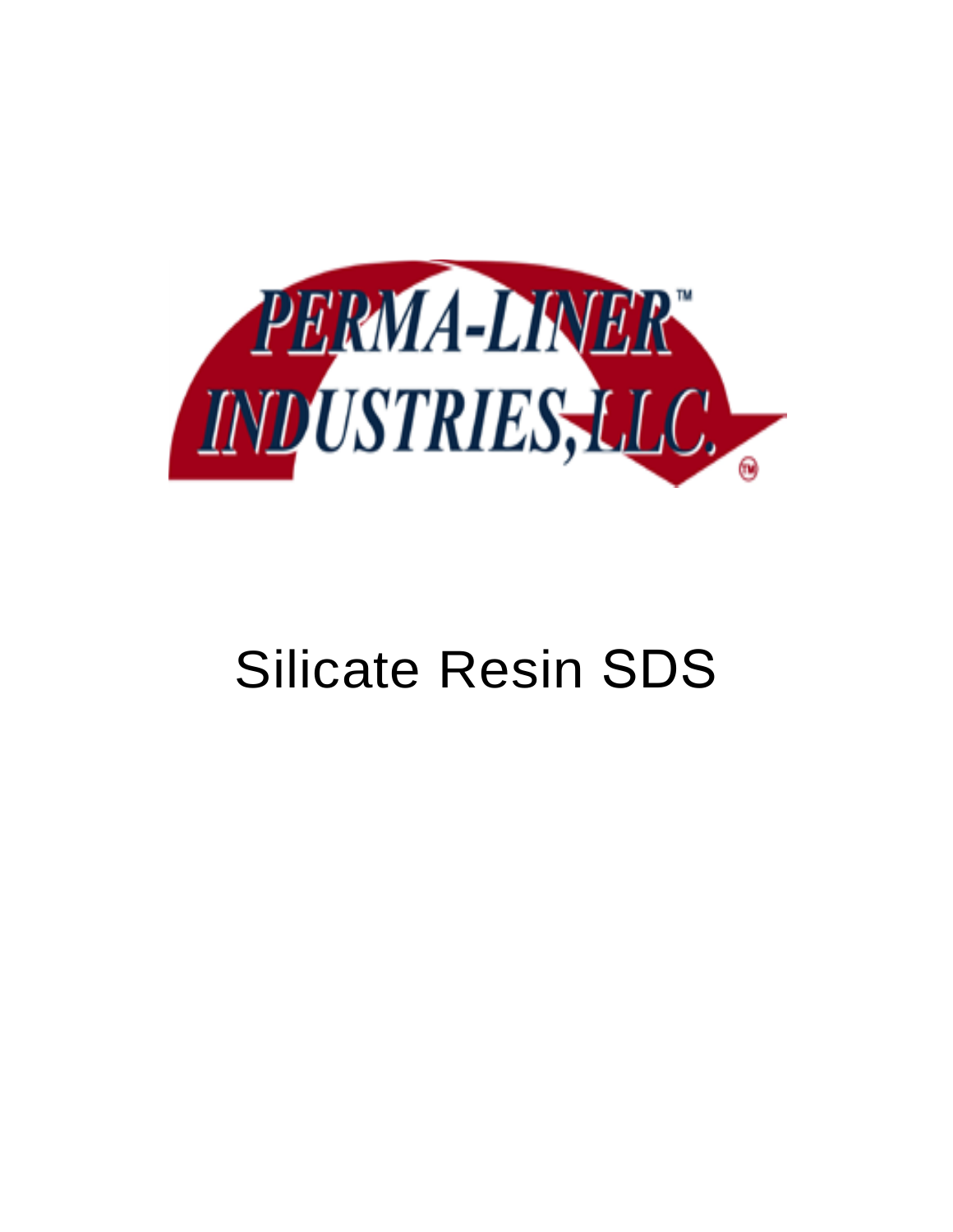# **Safety Data Sheet** prepared to UN GHS Revision 3

# 1. Identification of the Substance/Mixture and the Company/Undertaking 1.1 Product Identifier **Revision Date:** 06/16/2015 Supercedes Date: New SDS Silicate Resin Monocomponent industrial coating - Industrial use. 1.2 Relevant identified uses of the substance or mixture and uses advised against 1.3 Details of the supplier of the safety data sheet Manufacturer: Datasheet Produced by: 1.4 Perma-Liner Industries 13000 Automobile Blvd, Suite 300 Clearwater, FL 33762 Quality and Safety Department info@perma-liner.com CHEMTREC 1-800-424-9300 (Inside US) CHEMTREC +1 703 5273887 (Outside US) HEALTH - Pittsburgh Poison Control 1-412-681-6669 Emergency telephone number: 2. Hazard Identification

## 2.1 Classification of the substance or mixture

Carcinogenicity, category 2 Eye Irritation, category 2 Respiratory Sensitizer, category 1 STOT, repeated exposure, category 2 STOT, single exposure, category 3, RTI Skin Irritation, category 2 Skin Sensitizer, category 1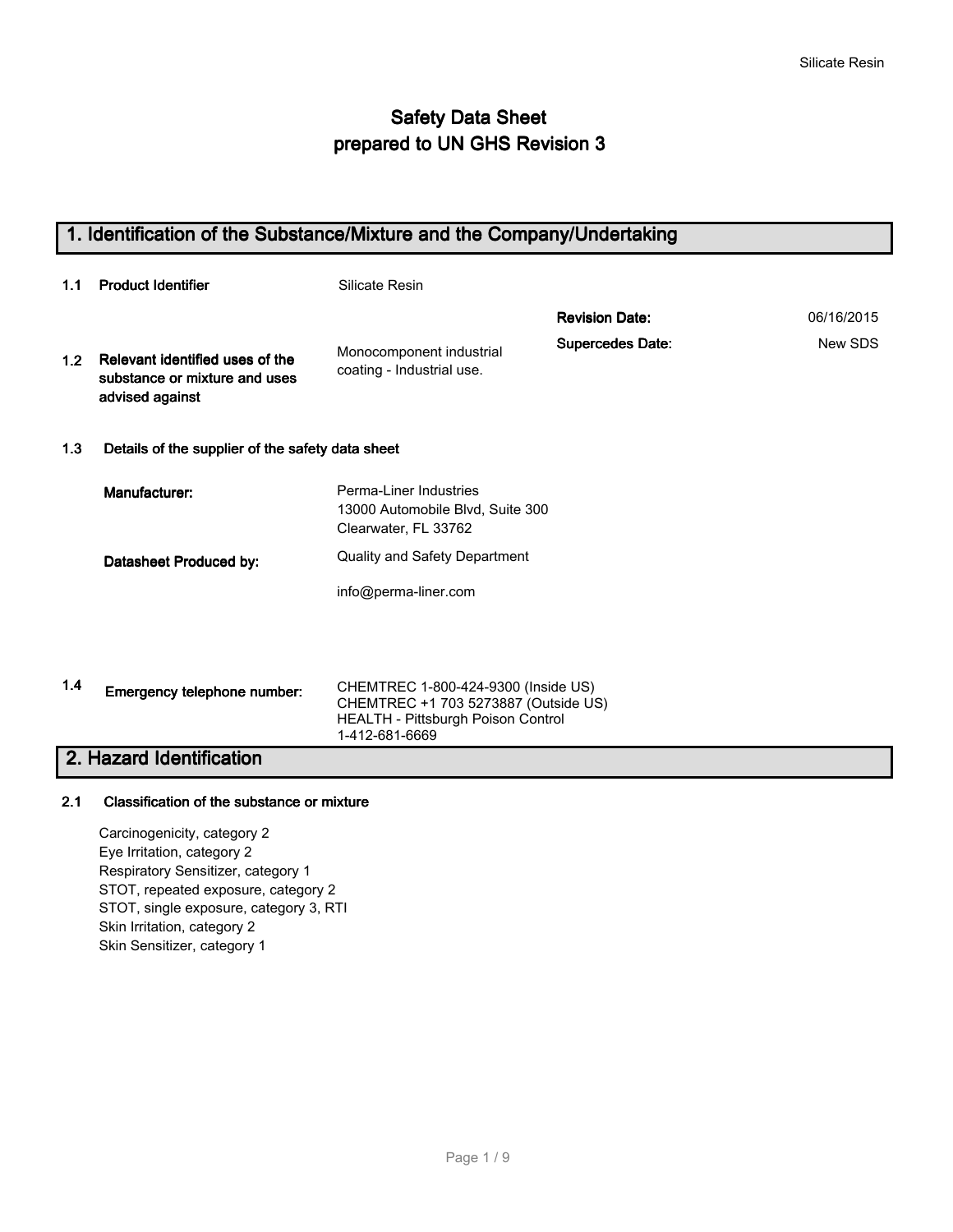## 2.2 Label elements Symbol(s) of Product



Signal Word Danger

## Named Chemicals on Label

4,4' MDI, POLYMERIC MDI, 4,4 MDI HOMOPOLYMER, 2,2, 2,4 MDI

## GHS HAZARD STATEMENTS

| Skin Irritation, category 2            | H315             | Causes skin irritation.                                                                                                                   |
|----------------------------------------|------------------|-------------------------------------------------------------------------------------------------------------------------------------------|
| Skin Sensitizer, category 1            | H317             | May cause an allergic skin reaction.                                                                                                      |
| Eye Irritation, category 2             | H319             | Causes serious eye irritation.                                                                                                            |
| Respiratory Sensitizer, category 1     | H334             | May cause allergy or asthma symptoms or breathing<br>difficulties if inhaled.                                                             |
| STOT, single exposure, category 3, RTI | H335             | May cause respiratory irritation.                                                                                                         |
| Carcinogenicity, category 2            | H351             | Suspected of causing cancer.                                                                                                              |
| STOT, repeated exposure, category 2    | H373             | May cause damage to organs through prolonged or<br>repeated exposure.                                                                     |
| <b>GHS PRECAUTION PHRASES</b>          |                  |                                                                                                                                           |
|                                        | P260             | Do not breathe dust/fume/gas/mist/vapours/spray.                                                                                          |
|                                        | P280             | Wear protective gloves/protective clothing/eye protection/<br>face protection.                                                            |
|                                        | P <sub>284</sub> | Wear respiratory protection.                                                                                                              |
|                                        | P285             | In case of inadequate ventilation wear respiratory protection.                                                                            |
|                                        | P302+352         | IF ON SKIN: Wash with plenty of soap and water.                                                                                           |
|                                        | P304+340         | IF INHALED: Remove victim to fresh air and keep at rest in<br>a position comfortable for breathing.                                       |
|                                        | P305+351+338     | IF IN EYES: Rinse cautiously with water for several minutes.<br>Remove contact lenses, if present and easy to do so.<br>Continue rinsing. |
|                                        | P308+313         | IF exposed or concerned: Get medical advice/attention                                                                                     |
|                                        | P314             | Get medical advice/attention if you feel unwell.                                                                                          |
|                                        | P332+313         | If skin irritation occurs: Get medical advice/attention.                                                                                  |
|                                        | P333+313         | If skin irritation or rash occurs: Get medical advice/attention.                                                                          |
|                                        | P341             | If breathing is difficult, remove victim to fresh air and keep at<br>rest in a position comfortable for breathing.                        |
|                                        | P342+311         | If experiencing respiratory symptoms: Call a POISON<br>CENTER or doctor/physician.                                                        |

## 2.3 Other hazards

Not applicable

## Results of PBT and vPvB assessment:

The product does not meet the criteria for PBT/VPvB in accordance with Annex XIII.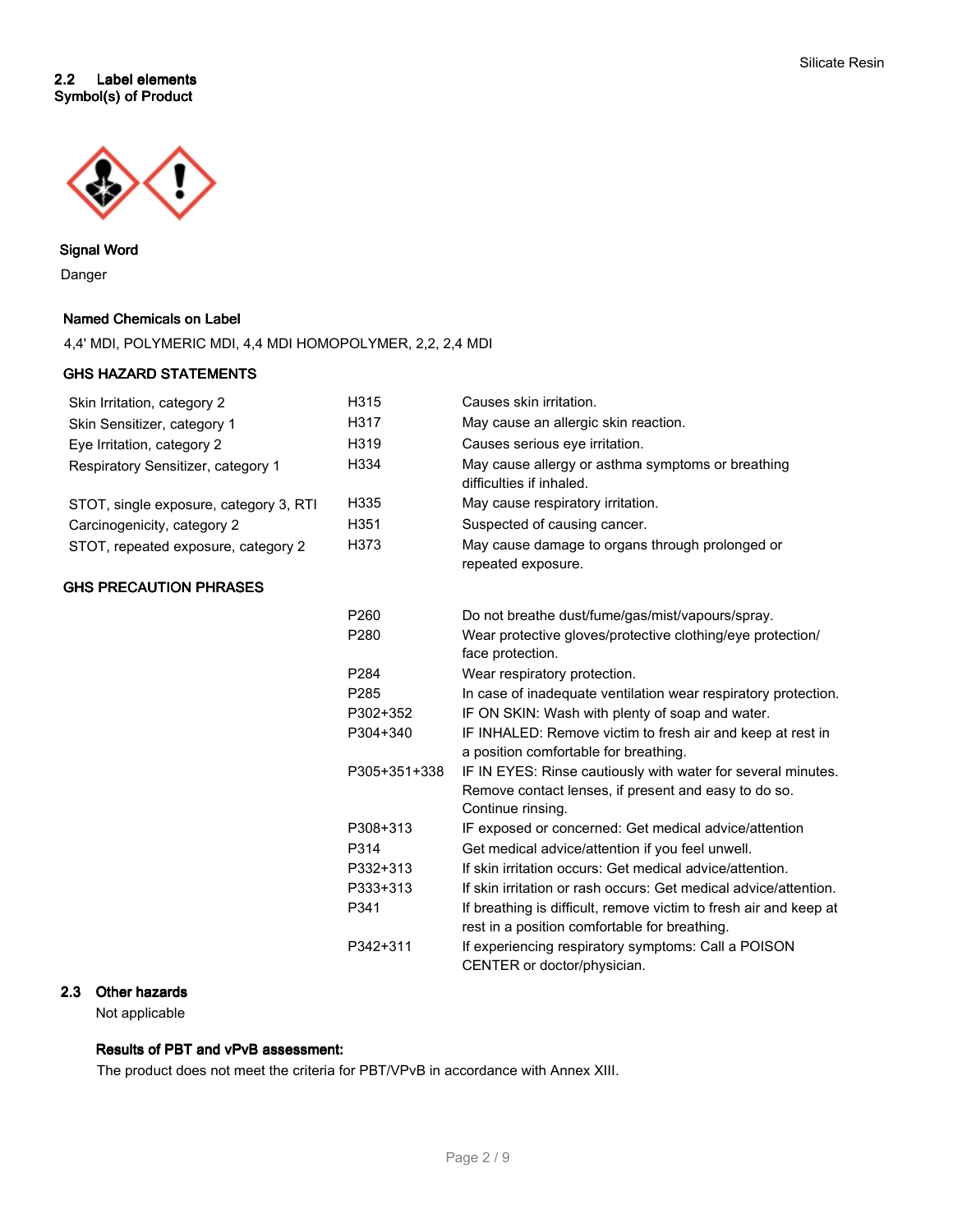# 3. Composition/Information On Ingredients

## 3.2 Mixtures

#### Hazardous Ingredients

| CAS-No.    | <b>Chemical Name</b> |                                  | <u>%</u>         |
|------------|----------------------|----------------------------------|------------------|
| 9016-87-9  | POLYMERIC MDI        |                                  | $25 - 50$        |
| 101-68-8   | 4.4' MDI             |                                  | 25-50            |
| 25686-28-6 | 4.4 MDI HOMOPOLYMER  |                                  | $2.5 - 10$       |
| 26447-40-5 | 2.2. 2.4 MDI         |                                  | $2.5 - 10$       |
| CAS-No.    | <b>GHS Symbols</b>   | <b>GHS Hazard Statements</b>     | <b>M-Factors</b> |
| 9016-87-9  | GHS07-GHS08          | H315-317-319-332-334-335-351-373 | 0                |
| 101-68-8   | GHS07-GHS08          | H315-317-319-332-334-335-351-373 | 0                |
| 25686-28-6 | GHS07-GHS08          | H315-317-319-332-334-335-351-373 | 0                |
| 26447-40-5 | GHS07-GHS08          | H315-317-319-332-334-335-351-373 | 0                |

Additional Information: The text for GHS Hazard Statements shown above (if any) is given in Section 16.

# 4. First-aid Measures . First-aid Measures

## 4.1 Description of First Aid Measures

AFTER INHALATION: Give oxygen or artificial respiration if needed. Remove person to fresh air. If signs/symptoms continue, get medical attention.

AFTER SKIN CONTACT: In case of contact, immediately flush skin with plenty of water for at least 15 minutes while removing contaminated clothing and shoes. If skin irritation persists, call a physician.

AFTER EYE CONTACT: Rinse thoroughly with plenty of water for at least 15 minutes and consult a physician.

AFTER INGESTION: Do NOT induce vomiting. Never give anything by mouth to an unconscious person. If swallowed, call a poison control centre or doctor immediately.

## 4.2 Most important symptoms and effects, both acute and delayed

May cause sensitization by skin contact. Irritating to eyes and skin. May be harmful if swallowed.

## 4.3 Indication of any immediate medical attention and special treatment needed

No information available on clinical testing and medical monitoring. Specific toxicological information on substances, if available, can be found in section 11.

# 5. Fire-fighting Measures .

## 5.1 Extinguishing Media:

Carbon Dioxide, Dry Chemical, Foam

UNUSUAL FIRE AND EXPLOSION HAZARDS: Humid air and/or water will produce carbon dioxide which will pressurize the container. Contamination may result in dangerous pressure increases - closed containers may rupture.

# 5.2 Special hazards arising from the substance or mixture

No Information

## 5.3 Advice for firefighters

In the event of fire, wear self-contained breathing apparatus. Wear suitable protective equipment. Water reactiveDry chemical (on small fires)Extinguishing media - large firesEvacuate personnel to safe areas. The product is not flammable. Use water spray, alcohol-resistant foam, dry chemical or carbon dioxide. Use NIOSH approved respiratory protection. Do NOT use water jet. Use water spray to cool unopened containers.

# **6. Accidental Release Measures**

## 6.1 Personal precautions, protective equipment and emergency procedures

Ensure adequate ventilation. Ensure adequate ventilation. Evacuate personnel to safe areas.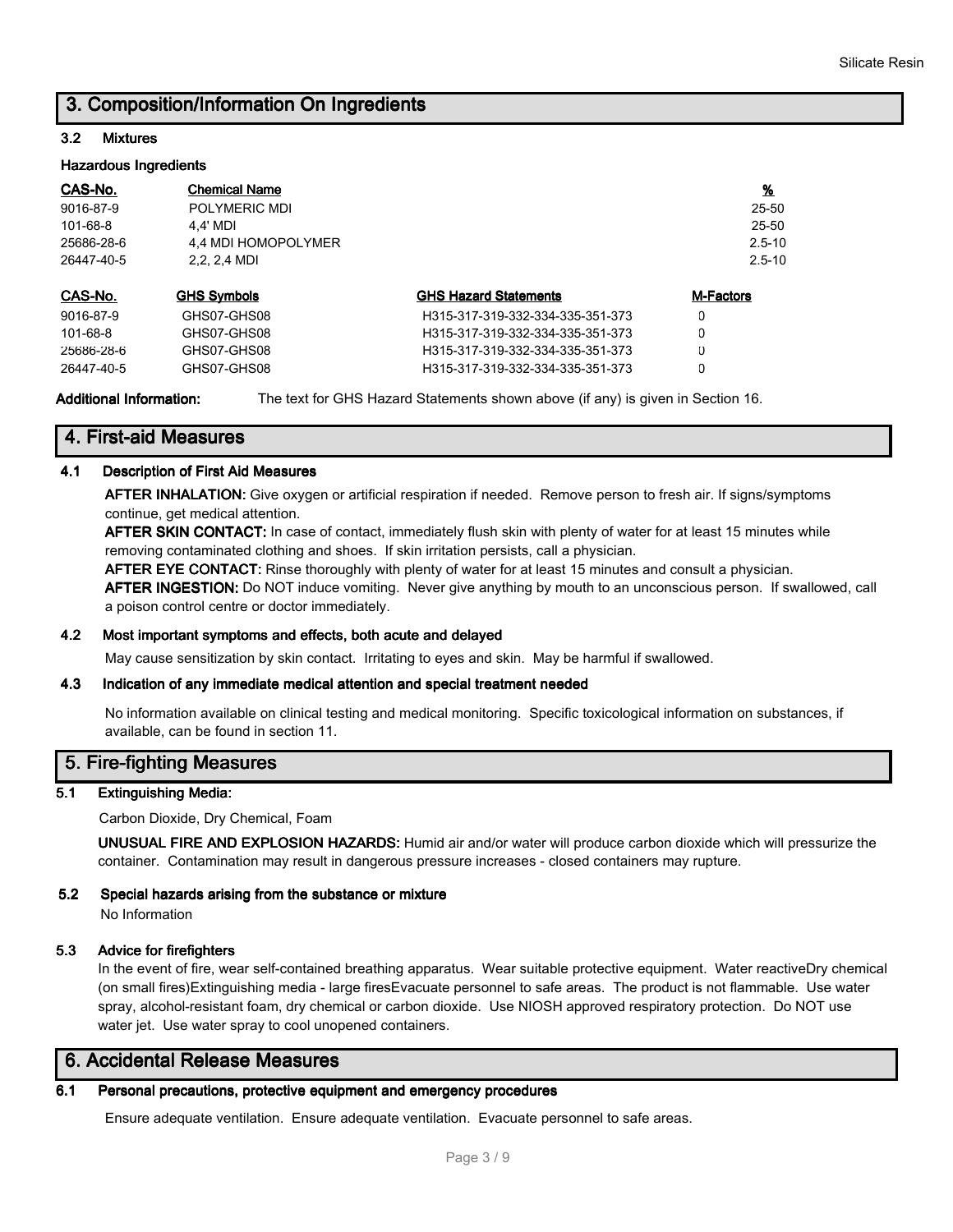## 6.2 Environmental precautions

Do not allow material to contaminate ground water system. Prevent product from entering drains. Keep the container open.

## 6.3 Methods and material for containment and cleaning up

Prevent further leakage or spillage if safe to do so. Contain spillage, soak up with non-combustible absorbent material, (e.g. sand, earth, diatomaceous earth, vermiculite) and transfer to a container for disposal according to local / national regulations (see section 13).

#### 6.4 Reference to other sections

Please refer to disposal requirements or country specific disposal requirements for this material. See Section 13 for further information.

## 7. Handling and Storage

## Precautions for safe handling

INSTRUCTIONS FOR SAFE HANDLING : Keep containers dry and tightly closed to avoid moisture absorption and contamination. Prepare the working solution as given on the label(s) and/or the user instructions. Ensure all equipment is electrically grounded before beginning transfer operations. Do not use sparking tools. Wash thoroughly after handling. Do not get in eyes, on skin, or on clothing. Use only with adequate ventilation/personal protection. Avoid breathing vapors, mist or gas.

PROTECTION AND HYGIENE MEASURES : Handle in accordance with good industrial hygiene and safety practice. Wash hands before breaks and at the end of workday. When using, do not eat, drink or smoke.

#### 7.2 Conditions for safe storage, including any incompatibilities

CONDITIONS TO AVOID: Heat, flames and sparks. Keep from any possible contact with water. STORAGE CONDITIONS: Keep container closed when not in use. Store in a dry, well ventilated place away from sources of heat, ignition and direct sunlight.

#### 7.3 Specific end use(s)

No specific advice for end use available.

# 8. Exposure Controls/Personal Protection

## 8.1 Control parameters

## Ingredients with Occupational Exposure Limits

(US)

| Name                | <u>%</u>   | ACGIH TLV- ACGIH TLV- OSHA PEL-<br>TWA | <b>STEL</b> | TWA | <b>OSHA PEL-</b><br><b>CEILING</b> | <b>OEL Note</b> |
|---------------------|------------|----------------------------------------|-------------|-----|------------------------------------|-----------------|
| POLYMERIC MDI       | 25-50      | N/E                                    | N/E         | N/E | N/E                                |                 |
| 4.4' MDI            | $25 - 50$  | 0.005 PPM                              | N/E         | N/E | 0.2 MGM3                           |                 |
| 4.4 MDI HOMOPOLYMER | $2.5 - 10$ | N/E                                    | N/E         | N/E | N/E                                |                 |
| 2,2, 2,4 MDI        | $2.5 - 10$ | N/E                                    | N/E         | N/E | N/E                                |                 |

**FURTHER INFORMATION:** Refer to the regulatory exposure limits for the workforce enforced in each country.

## 8.2 Exposure controls

## Personal Protection

RESPIRATORY PROTECTION: In order to avoid inhalation of spray-mist and sanding dust, all spraying and sanding must be done wearing adequate respirator. Use only with ventilation to keep levels below exposure guidelines reported in this document. User should test and monitor exposure levels to ensure all personnel are below guidelines. If not sure, or not able to monitor, use State or federally approved supplied air respirator. For silica containing coatings in a liquid state, and/or if no exposure limits are established above, air-supplied respirators are generally not required.

EYE PROTECTION: Safety glasses with side-shields.

HAND PROTECTION: Gloves should be discarded and replaced if there is any indication of degradation or chemical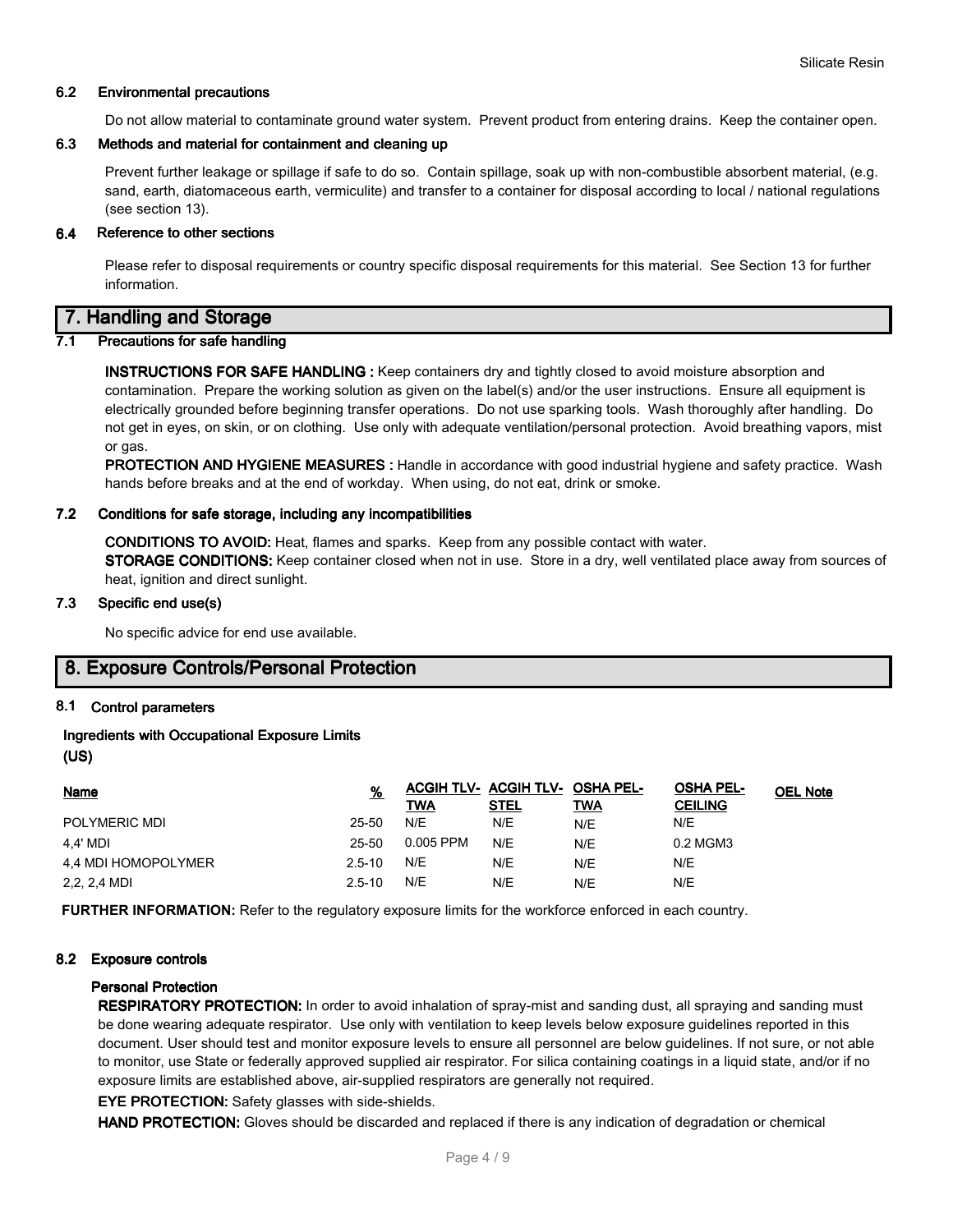breakthrough. Impervious glovesRequest information on glove permeation properties from the glove supplier.

OTHER PROTECTIVE EQUIPMENT: Ensure that eyewash stations and safety showers are close to the workstation location. Lightweight protective clothing

ENGINEERING CONTROLS: Avoid contact with skin, eyes and clothing. Ensure adequate ventilation, especially in confined areas.

# 9. Physical and Chemical Properties

| 9.1 | Information on basic physical and chemical properties |                               |
|-----|-------------------------------------------------------|-------------------------------|
|     | Appearance:                                           | Yellowish Liquid              |
|     | <b>Physical State</b>                                 | Liquid                        |
|     | Odor                                                  | <b>Slightly Musty</b>         |
|     | Odor threshold                                        |                               |
|     | pH                                                    | N/D                           |
|     | Melting point / freezing point (°C)                   | N/D                           |
|     | Boiling point/range (°C)                              | 270 F (132 C) - 597 F (314 C) |
|     | Flash Point, (°C)                                     | 210                           |
|     | <b>Evaporation rate</b>                               |                               |
|     | Flammability (solid, gas)                             |                               |
|     | Upper/lower flammability or explosive<br>limits       | Not determined                |
|     | Vapour Pressure, mmHg                                 | N/D                           |
|     | Vapour density                                        |                               |
|     | <b>Relative density</b>                               |                               |
|     | Solubility in / Miscibility with water                | Reacts With Water             |
|     | Partition coefficient: n-octanol/water                |                               |
|     | Auto-ignition temperature (°C)                        |                               |
|     | Decomposition temperature (°C)                        |                               |
|     | <b>Viscosity</b>                                      | Unknown                       |
|     | <b>Explosive properties</b>                           |                               |
|     | <b>Oxidising properties</b>                           |                               |
| 9.2 | Other information                                     |                               |
|     | VOC Content g/l:                                      | $\mathsf 0$                   |
|     | Specific Gravity (g/cm3)                              | 1.2                           |
|     |                                                       |                               |

# 10. Stability and Reactivity

## 10.1 Reactivity

Water reactive

## 10.2 Chemical stability

Stable under normal conditions.

## 10.3 Possibility of hazardous reactions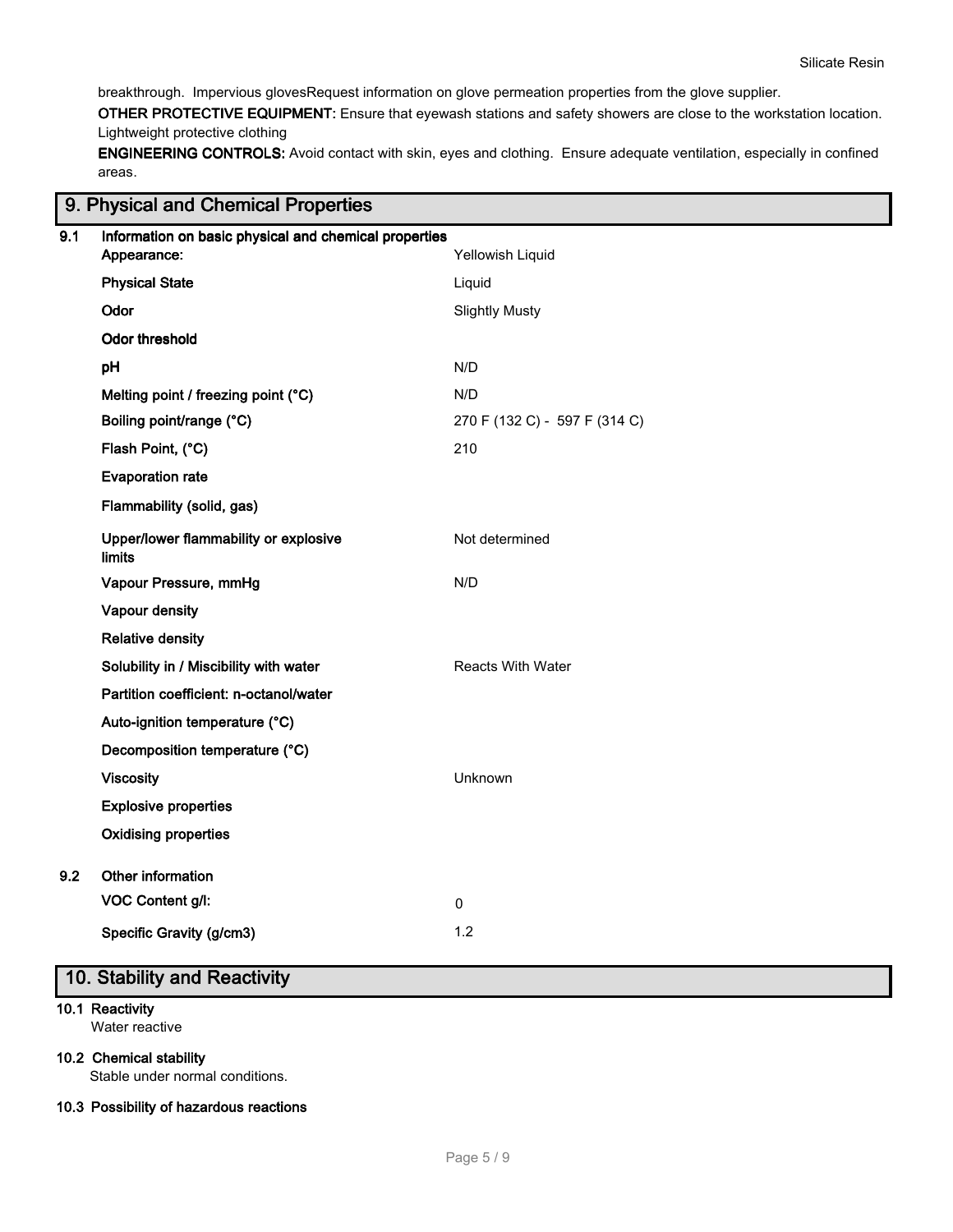Hazardous polymerisation may occur.

## 10.4 Conditions to avoid

Heat, flames and sparks. Keep from any possible contact with water.

#### 10.5 Incompatible materials

Never allow product to get in contact with water during storage. Strong oxidizing agents.

## 10.6 Hazardous decomposition products

Carbon dioxide (CO2), carbon monoxide (CO), oxides of nitrogen (NOx), dense black smoke.

# 11. Toxicological Information

## 11.1 Information on toxicological effects

| <b>Acute Toxicity:</b>     |         |
|----------------------------|---------|
| Oral LD50:                 | N/D     |
| <b>Inhalation LC50:</b>    | N/D     |
| Irritation:                | Unknown |
| Corrosivity:               | Unknown |
| Sensitization:             | Unknown |
| Repeated dose toxicity:    | Unknown |
| Carcinogenicity:           | Unknown |
| Mutagenicity:              | Unknown |
| Toxicity for reproduction: | Unknown |

## If no information is available above under Acute Toxicity then the acute effects of this product have not been tested. Data on individual components are tabulated below:

| CAS-No.    | <b>Chemical Name</b> | Oral LD50               | Dermal LD50 | Vapor LC50                      |
|------------|----------------------|-------------------------|-------------|---------------------------------|
| 9016-87-9  | POLYMERIC MDI        | >10000 mg/kg, oral, rat |             | $310$ mg/m $3$ , inh, 4 hr, rat |
| 101-68-8   | 4.4' MDI             | 15000 mg/kg oral        |             | 43 ppm vapor 4 hrs              |
| 25686-28-6 | 4.4 MDI HOMOPOLYMER  | Not Available           |             | Not Available                   |
| 26447-40-5 | 2,2, 2,4 MDI         | 15000 mg/kg oral        |             | 43 ppm vapor 4hrs               |

## Additional Information:

May cause sensitization by skin contact. Irritating to eyes and skin. May be harmful if swallowed.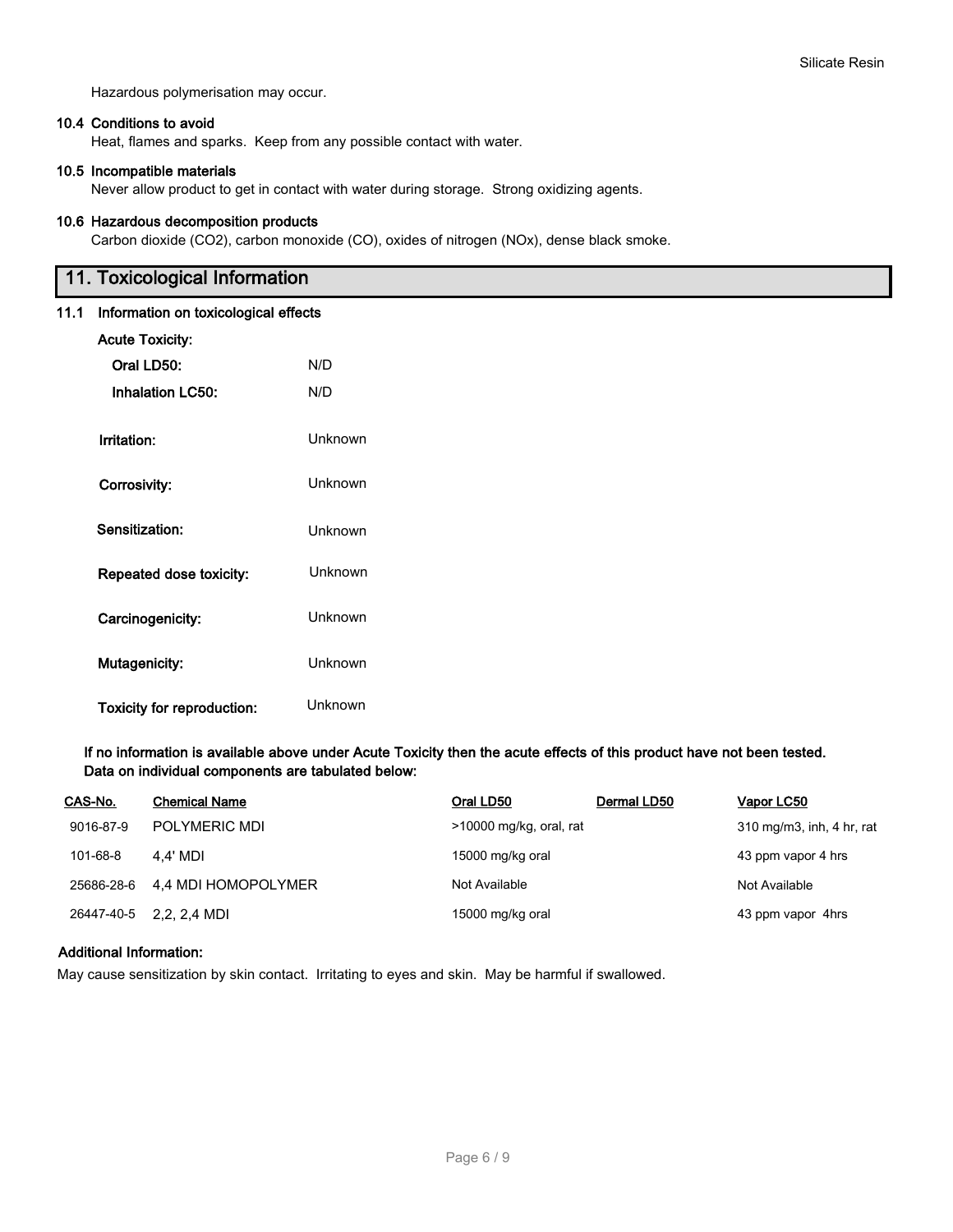# 12. Ecological Information

| 12.1                                      | Toxicity:  |                                        |         |                |                |                                                                                    |  |
|-------------------------------------------|------------|----------------------------------------|---------|----------------|----------------|------------------------------------------------------------------------------------|--|
|                                           |            | EC50 48hr (Daphnia):                   | Unknown |                |                |                                                                                    |  |
|                                           |            | IC50 72hr (Algae):                     | Unknown |                |                |                                                                                    |  |
|                                           |            | LC50 96hr (fish):                      | Unknown |                |                |                                                                                    |  |
|                                           |            | 12.2 Persistence and degradability:    | Unknown |                |                |                                                                                    |  |
| <b>Bioaccumulative potential:</b><br>12.3 |            | Unknown                                |         |                |                |                                                                                    |  |
| Mobility in soil:<br>12.4                 |            |                                        | Unknown |                |                |                                                                                    |  |
| 12.5                                      |            | Results of PBT and vPvB<br>assessment: |         |                |                | The product does not meet the criteria for PBT/VPvB in accordance with Annex XIII. |  |
| 12.6                                      |            | Other adverse effects:                 | Unknown |                |                |                                                                                    |  |
| CAS-No.                                   |            | <b>Chemical Name</b>                   |         | EC50 48hr      | IC50 72hr      | <b>LC50 96hr</b>                                                                   |  |
| 9016-87-9                                 |            | <b>POLYMERIC MDI</b>                   |         | No information | No information | No information                                                                     |  |
| 101-68-8                                  |            | 4,4' MDI                               |         | No information | No information | No information                                                                     |  |
|                                           | 25686-28-6 | 4,4 MDI HOMOPOLYMER                    |         | No information | No information | No information                                                                     |  |
|                                           | 26447-40-5 | 2, 2, 2, 4 MDI                         |         | No information | No information | No information                                                                     |  |

# 13. Disposal Considerations

13.1 WASTE TREATMENT METHODS: Do not burn, or use a cutting torch on, the empty drum. If recycling is not practicable, dispose of in compliance with local regulations. Dispose of in accordance with local regulations. Empty containers should be taken to an approved waste handling site for recycling or disposal.

# 14. Transport Information

|      | 14.1 UN number                                                                   | None           |
|------|----------------------------------------------------------------------------------|----------------|
|      | 14.2 UN proper shipping name                                                     | Not Regulated  |
|      | <b>Technical name</b>                                                            | N/A            |
|      | 14.3 Transport hazard class(es)                                                  | None           |
|      | Subsidiary shipping hazard                                                       | N/A            |
|      | 14.4 Packing group                                                               | N/A            |
| 14.5 | <b>Environmental hazards</b>                                                     | <b>Unknown</b> |
|      | 14.6 Special precautions for user                                                | Unknown        |
|      | EmS-No.:                                                                         | N/A            |
|      | 14.7 Transport in bulk according to Annex II<br>of MARPOL 73/78 and the IBC code | <b>Unknown</b> |
|      | $\cdot$ .                                                                        |                |

# 15. Regulatory Information

15.1 Safety, health and environmental regulations/legislation for the substance or mixture: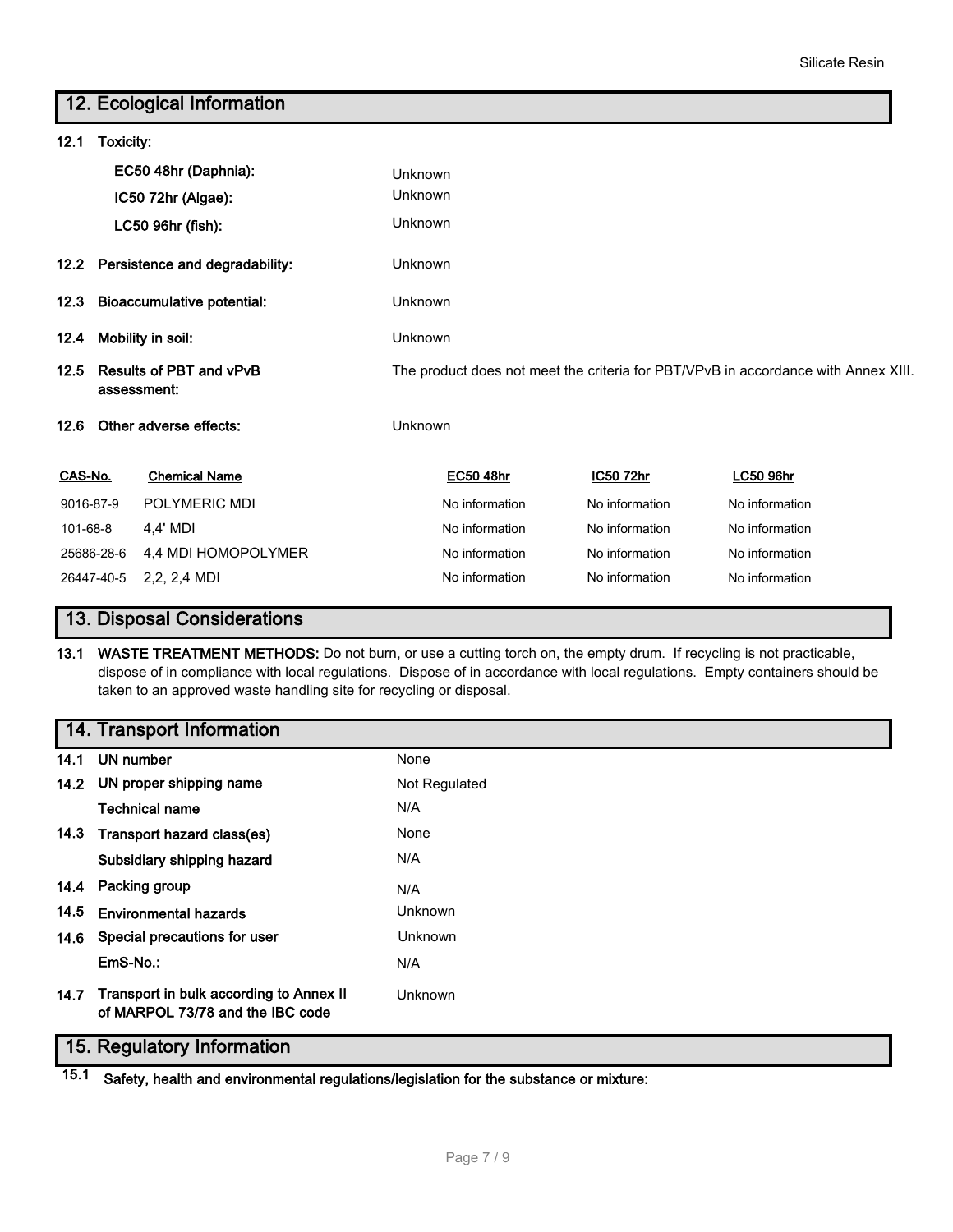# U.S. Federal Regulations: As follows -

# CERCLA - Sara Hazard Category

This product has been reviewed according to the EPA 'Hazard Categories' promulgated under Sections 311 and 312 of the Superfund Amendment and Reauthorization Act of 1986 (SARA Title III) and is considered, under applicable definitions, to meet the following categories:

Acute Health Hazard, Chronic Health Hazard

## Sara Section 313:

This product contains the following substances subject to the reporting requirements of Section 313 of Title III of the Superfund Amendment and Reauthorization Act of 1986 and 40 CFR part 372:

| CAS-No.   |
|-----------|
| 9016-87-9 |
| 101-68-8  |
|           |

## Toxic Substances Control Act:

This product contains the following chemical substances subject to the reporting requirements of TSCA 12(B) if exported from the United States:

No TSCA 12(b) components exist in this product.

| U.S. Clean Air Act:                                                                                           |
|---------------------------------------------------------------------------------------------------------------|
| EPA Coating Category:                                                                                         |
| EPA VOC Content Limit (q/l):                                                                                  |
| Product VOC Content (q/l)                                                                                     |
| Thinning Recommendations:                                                                                     |
| <b>Application Recommendations:</b>                                                                           |
| Ingestion may cause gastrointestinal irritation, nausea, vomiting and diarrhoea. May be harmful if swallowed. |

# U.S. State Regulations: As follows -

## New Jersey Right-to-Know:

The following materials are non-hazardous, but are among the top five components in this product.

| <b>Chemical Name</b>                   | CAS-No.    |
|----------------------------------------|------------|
| BENZOATE ESTERS                        | 120-55-8   |
| ISOCYANATES, Rx PRODUCT OF POLYOL WITH | 59675-67-1 |
| METHYLENEDIPHENYL DIISOCYANATE         |            |
|                                        |            |

## Pennsylvania Right-To-Know

The following non-hazardous ingredients are present in the product at greater than 3%.

| <b>Chemical Name</b>                                                     | CAS-No.        |  |  |  |
|--------------------------------------------------------------------------|----------------|--|--|--|
| <b>BENZOATE ESTERS</b>                                                   | $120 - 55 - 8$ |  |  |  |
| ISOCYANATES, Rx PRODUCT OF POLYOL WITH<br>METHYLENEDIPHENYL DIISOCYANATE | 59675-67-1     |  |  |  |
| <b>BENZOATE ESTERS</b>                                                   | 27138-31-4     |  |  |  |
| California Proposition 65:                                               |                |  |  |  |

Warning: The following ingredients present in the product are known to the state of California to cause Cancer:

No Proposition 65 Carcinogens exist in this product.